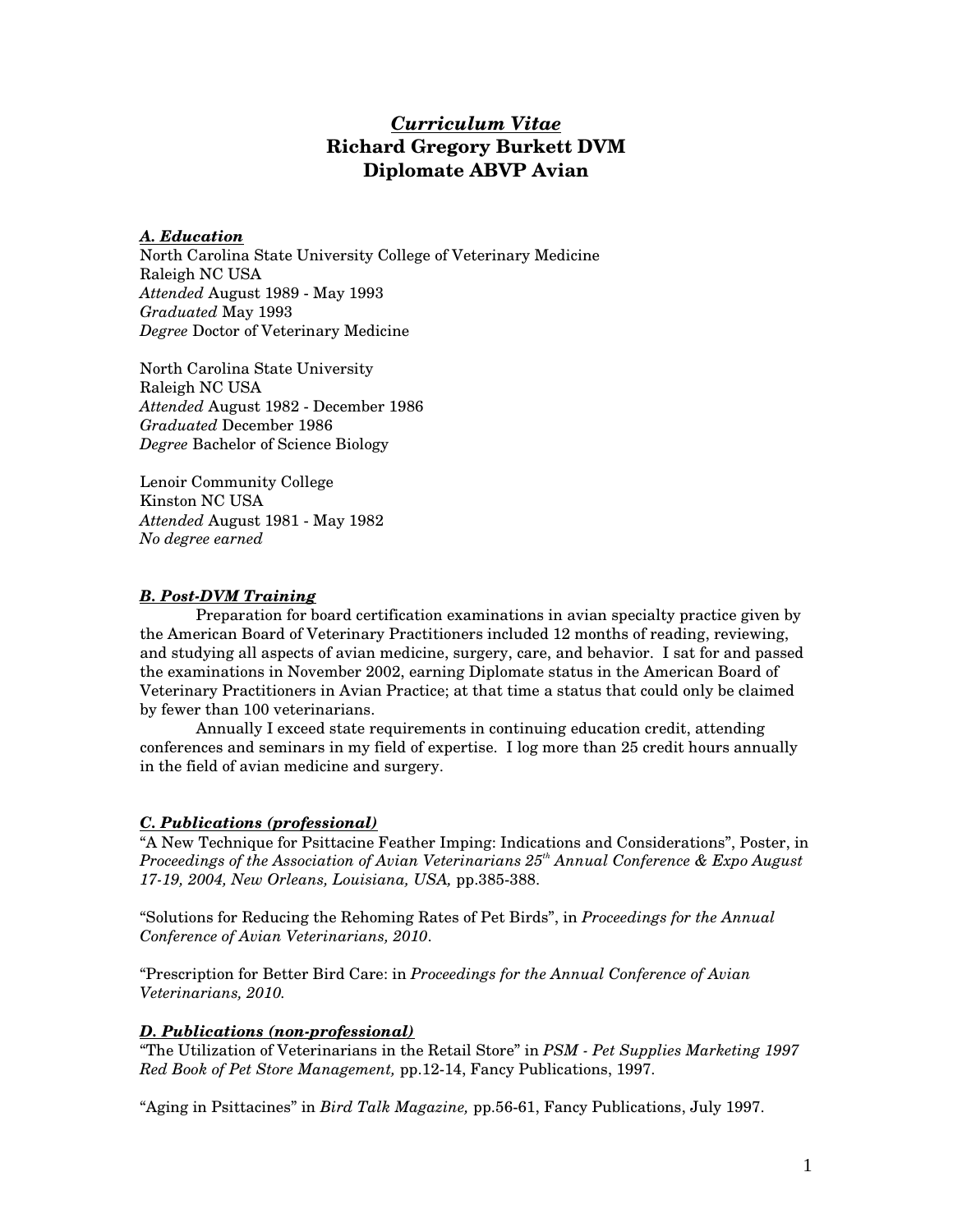"A Case for Specialization" in *Pet Product News,* Fancy Publications, August 1996.

"Avian First Aid: Be Your Bird's First Responder" DVD, Written, presented, produced and directed by Dr. Greg Burkett, 2010, Run time: 53 minutes

"Housing and Cage Materials" in *Expert Companion Bird Care Series"* DVD, Produced by Avian Studios, 2010. Run time: 88 minutes

## *E. Memberships*

- Board of Directors, Association of Avian Veterinarians, 2009 Present
- Association of Avian Veterinarians Avian Welfare Committee Chair 2009 Present
- Association of Avian Veterinarians Avian Welfare Committee August 2007 Present
- American Board of Veterinary Practitioners 2002 Present
- Association of Avian Veterinarians 1989 Present
- American Veterinary Medical Association 1993 Present
- American Federation of Aviculture 1984 2001
- Raleigh-Durham Caged Bird Society 1982 Present
- World Parrot Trust 1994 1997
- North Carolina Veterinary Medical Association 1993 -1997
- Mid-Atlantic States Association of Avian Veterinarians 1990 1996
- Student Chapter American Veterinary Medical Association 1989 1993
- International Aviculturists Society 1992 1994
- Bird Clubs of North Carolina Board of Directors 1990 1992
- Phi Theta Kappa (Honorary Society) 1981-1982

#### *F. Leadership Roles in Veterinary Organizations*

*Board of Directors Member for the Association of Avian Veterinarians 2010*  I am a sitting voting member of AAV since February 2010. AAV promotes the advancement and stewardship avian medicine worldwide.

*Chairman for the Assoc. of Avian Veterinarians Avian Welfare Committee 2009 to present*  The Avian Welfare Committee was formed by members of the Association of Avian Veterinarians to determine the current status of the pet bird population with concentration on rescue, sanctuary, and foster organizations. We are working to establish standards of care for avian species in these organizations as well as for individual pet bird owners, with focus on teaching foraging concepts, appropriate housing, and proper nutrition.

#### *Class Representative Wildlife, Avian, & Zoo Medicine Club 1989 - 1993*

I assisted with the organization and maintenance of meetings and announcement boards to inform members of current happenings within our organization. I helped to arranged speakers to address our group. I recruited, organized, and trained volunteers to monitor and care for the wildlife facilities on campus. In addition, I was the liaison for other related groups such as national student organizations and the student members of the Association of Avian Veterinarians.

# *G. Community Activities*

#### *Public Speaking Engagements*

I have been invited to speak at bird club meetings, rescue organizations, and other pet bird groups on many different topics of avian care. I also assisted with the planning and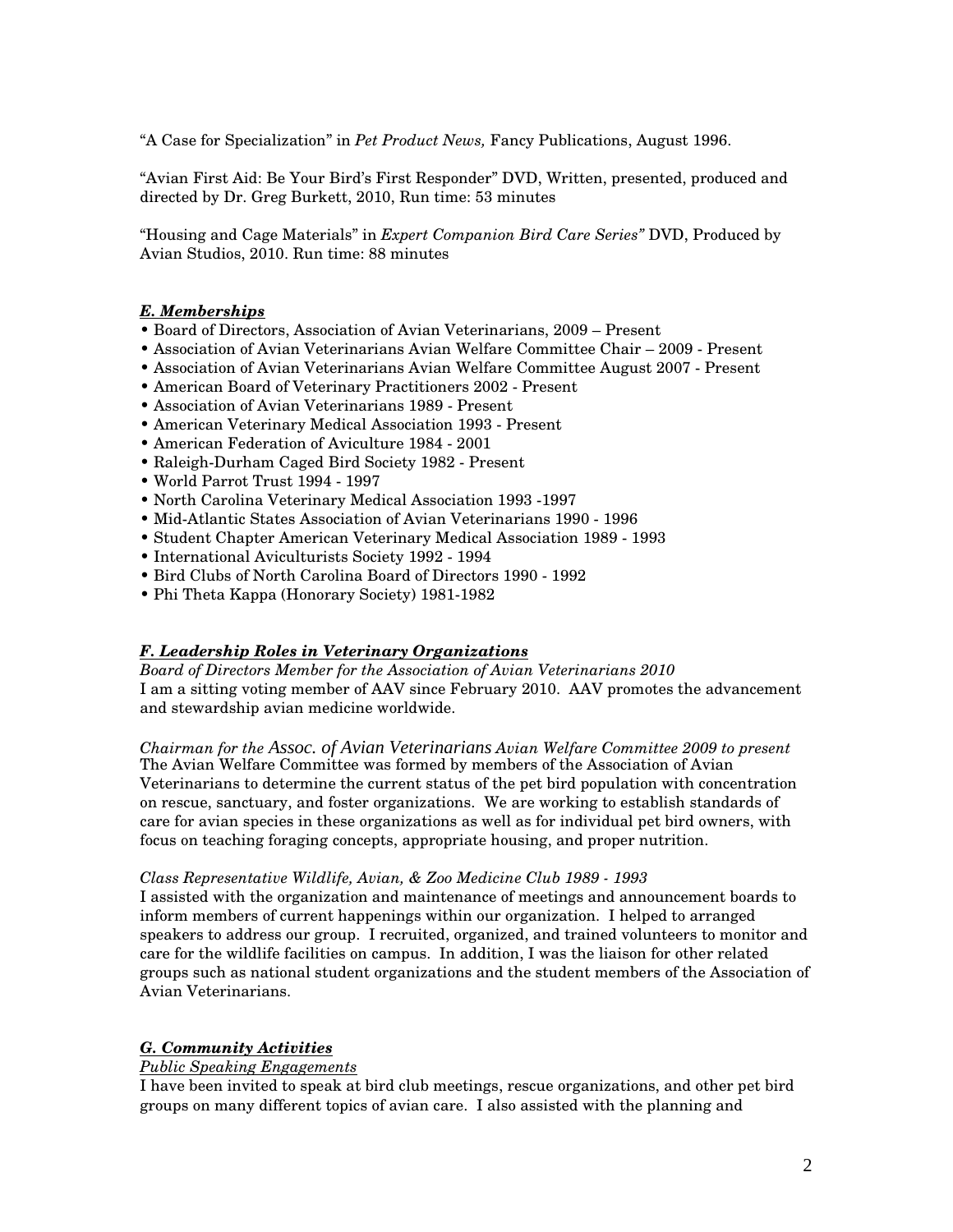presentation of a full-day seminar including a wet lab attended by pet bird owners, breeders, veterinary students and other bird enthusiasts.

#### *Fund Raisers*

Annually from 1992 to 1997 I sponsored and organized a fund raising event to generate awareness for the need of continuing research in the field of avian medicine. All of the proceeds raised were donated to several university research groups to help fund their ongoing research in this field.

#### *Scholarships*

I established a student scholarship in the name of my avian private practice. In 1994, 1995, and 1996, I donated funds raised during fund raising events to students, chosen by the College of Veterinary Medicine, interested in furthering their education in the field of avian medicine. The money was to be used for externships or continuing education conferences related to this field.

#### *Volunteer Laboratory Assistant*

In 1991 and 1992 I participated in a student program to provide assistance in wet labs for the instructors. I did this for the Association of Avian Veterinarians Annual Conference and the Mid-Atlantic States Association of Avian Veterinarians Annual Conference. I helped with the equipment set up and assisted the lab participants with equipment usage and laboratory techniques. The labs were 'Basic Techniques', 'Advance Techniques', 'Avian Endoscopy', Advanced Avian Endoscopy', and 'Soft Tissue Surgery'.

#### *Volunteer Aviary Position*

In conjunction with the National Audubon Society and the US Fish and Wildlife Service, I participated in a volunteer program working on the Puerto Rican Parrot Conservation Project from February 1987 through April 1987. My position involved aviary cleaning and maintenance, captive parrot care and feeding, captive parrot observation and documentation, nursery care and maintenance, and aviary traffic flow and control. I also participated in blind studies observing and documenting the activities of wild Puerto Rican parrots as well as inspecting nests of wild pairs, collecting data on chicks, eggs, and parents in the wild. I also participated in a captive study involving artificial insemination.

#### *H. Synopsis of Clinical Practice*

Avian Veterinary Services Clinic 3039 University Drive Durham NC 27707 USA (919) 490-3001 (919) 403-0218 - FAX Self-employed *Employment Dates:* August 2003 - Present *Hours worked per week:* 70 *Hours worked per week avian:* 40 *Job description:*

 My practice consists exclusively avian patients. As owner of the practice, 20% of my time is spent in practice management. My clinical responsibilities include medical and surgical case management and treating avian emergencies; I handle all of my own emergency cases. Being the only avian practice in the area, a large portion of my caseload is referrals; the remainder of my client base is generated from the customers of our bird shop, The Birdie Boutique, Inc. In addition to the medical services that I provide, I offer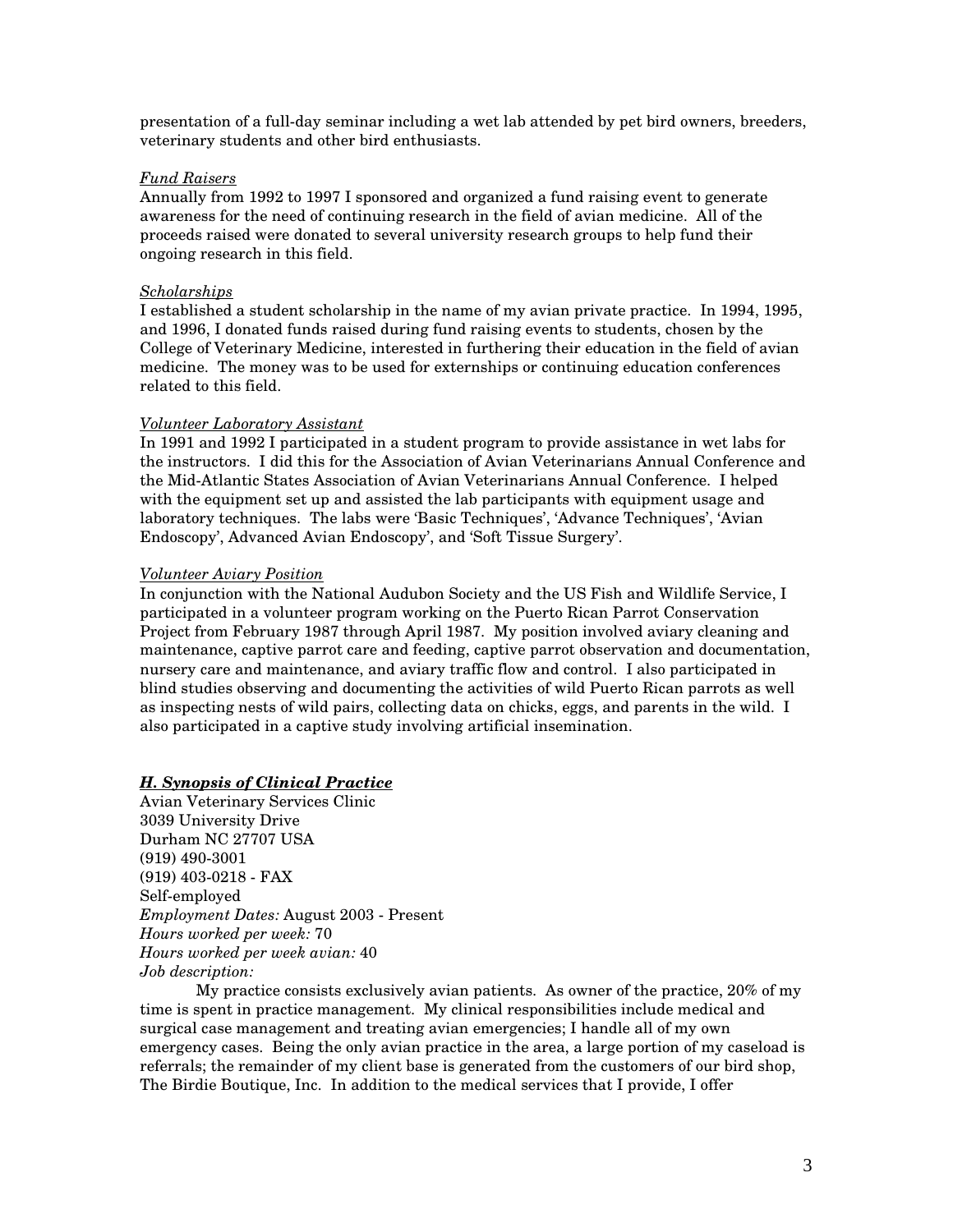behavioral counseling, bird care and handling consultations and professional consultations for colleagues.

 My caseload consists of 35-40 cases per week, with 25% being complex cases and the remainder being a mix of simple cases and well-bird examinations and work ups.

Diagnostic and therapeutic procedures include and are not limited to rigid endoscopy, contrast radiography, bone marrow aspirates, air sac cannula placement, beak repair, orthopedic procedures, and abdominal surgery.

Four Paws Animal Clinic Avian Health Care Services 1216 Raleigh Road Chapel Hill NC 27514 USA (919) 942-1788 *Supervisor:* Melanie A Smith DVM *Employment Dates:* March 2000 – July 2003 *Hours worked per week*: 40 *Hours worked per week avian*: 40. *Job description:* 

As an associate in a two doctor practice, I was responsible for all clinical practice on avian patients. Approximately 35% of the 25-30 cases per week that I saw were well bird annual visits and vaccinations. The remainder of the cases was clinically ill birds, trauma patients, and surgical cases. I was responsible for all of the avian emergencies. Special diagnostic and therapeutic techniques that I performed included crop gavage feeding, air sac cannula placement, nebulization, contrast radiography, and nasal flushes.

My special interest is endoscopy. I had approximately 25 cases of diagnostic endoscopies including abdominal exploratory laparoscopies, tracheobronchoscopies, rhinoscopies, cloacoscopies, and endoscopies of the esophagus, crop, and proventriculus. I performed approximately 15 soft tissue surgical procedures including liver biopsies, kidney biopsies, crop biopsies, engluvotomies, salpingohysterectomies, tumor removals, and cloacal prolapse repairs. I performed approximately 9 orthopedic procedures including external fixatures, intramedullary pinning, and beak repairs.

The Birdie Boutique Inc 3039 University Drive Durham NC 27707 USA (919) 490-3001 (919) 403-0218 - FAX *Supervisor:* Michelle A. Ripple *Employment Dates:* July 1998 - March 2000 *Hours worked per week:* 50 *Hours worked per week avian:* 50 *Job description:* 

As staff veterinarian I was responsible for a breeding facility containing over 400 birds covering 40 psittacine species. I was also responsible for the health and well-being of all babies in the nursery. At any one time throughout the year there were 50-100 babies in the nursery covering more than 40 psittacine species.

I was responsible for design and implementation of nursery management and flock management techniques to prevent disease outbreaks. I was also responsible for diagnosing and treating all problems and illnesses in the nursery and breeding flock.

I performed exploratory laparoscopy on more than 300 birds to determine sex, breeding condition, general health, and use as a diagnostic tool. I had approximately 12 orthopedic cases that required external fixation or intramedullary pinning. I performed approximately 6 beak repairs. I had approximately 18 cases of soft tissue surgery. I managed approximately 120 cases of illness attributed to infectious disease organisms.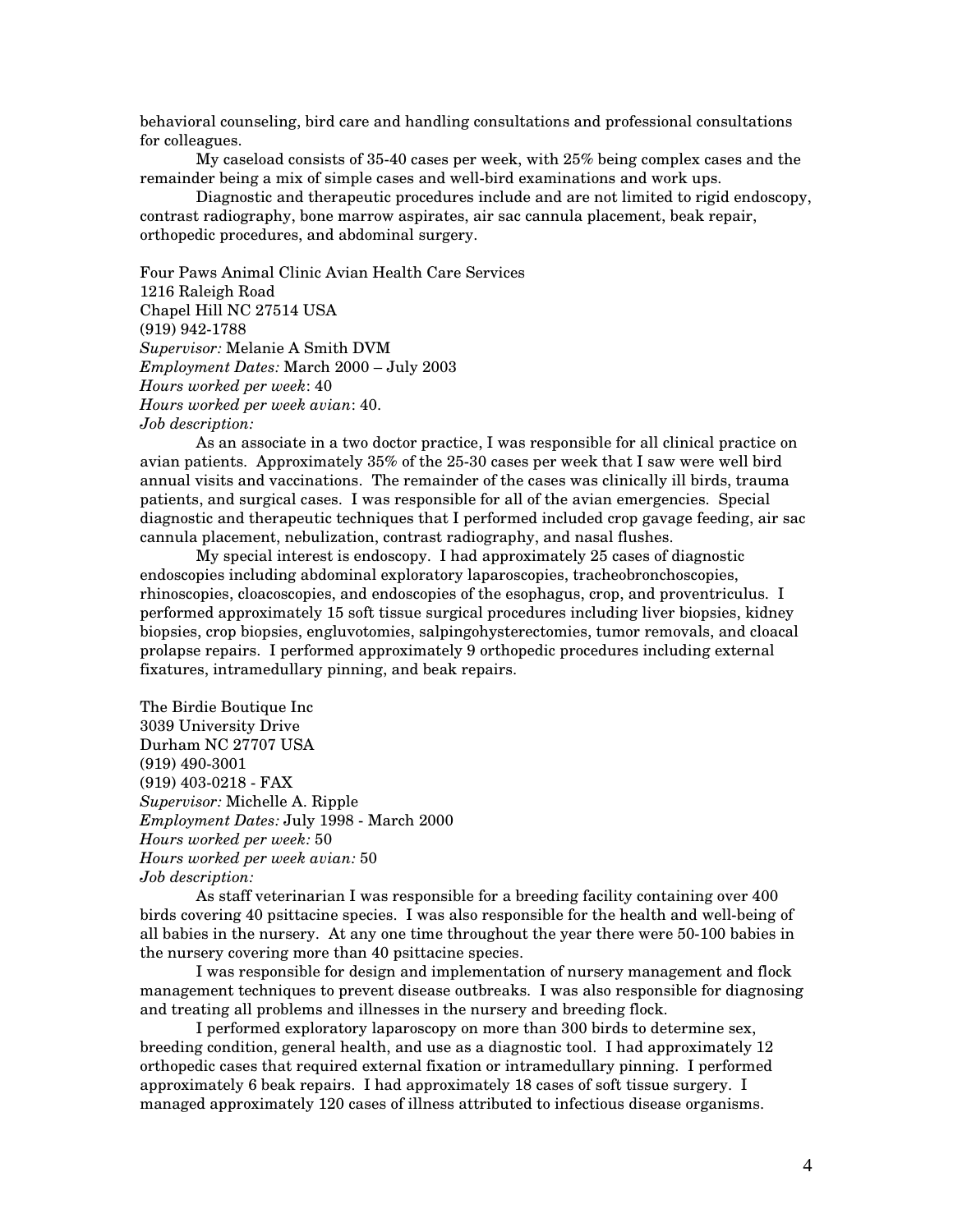During the dates of July 15, 1998 through October 15, 1998 I was not engaged in private practice. My license to practice veterinary medicine had been suspended for 90 days by the North Carolina Board of Veterinary Medicine for practicing medicine in an uninspected facility. During these three months I was able to practice on my own birds at The Birdie Boutique, Inc.

Avian Veterinary Services 3033 University Drive Durham NC 27707 USA Self-employed *Employment Dates*: June 1993 - July 1998 *Hours worked per week:* 60 *Hours worked per week avian:* 40 *Job description:*

 My practice was exclusively avian patients. As owner of the practice, 25% of my time was spent in practice management. My clinical responsibilities included medical and surgical case management and treating avian emergencies. Being the only avian practice within a 35 mile radius, a major portion of my case load was referrals. I also acquired patients that were customers of our bird shop, The Birdie Boutique, Inc.

 By the second year of practice, my caseload consisted of 20-25 cases per week, with 10% being complex cases. By the end of the fourth year, I was seeing more than 40 cases per week with approximately 25% being complex cases.

 Diagnostic and therapeutic procedures included rigid endoscopy, contrast radiography, bone marrow aspirates, air sac cannula placement, beak repair, orthopedic procedures, and abdominal surgery.

## *I. Synopsis of Business Leadership and Experiences*

The Birdie Boutique Inc 3039 University Drive Durham NC 27707 USA 888-442-8426 – Toll Free (919) 490-3001 - Local (919) 403-0218 – FAX *URL* http://www.birdieboutique.com *Established* December 12, 1992 *Number of Employees:* 5

I am the co-founder, co-owner, and co-operator of The Birdie Boutique Inc, a bird specialty shop where we raised and sold baby birds for pets. Our goal was to provide customers with healthy well-socialized birds that were raised in an environment of tender loving care. We specialize in educating bird owners and potential owners about the proper care and handling of their pet to ensure birds live their fullest lives and the owners are happy with their companions. I utilize my expertise and training in avian medicine to provide the best medical care possible. I update our employees and our customers with the knowledge that I acquire from attending the continuing education conferences.

 Our store is open 7 days per week and we see more than 200 customers on a weekly basis that come in to purchase birds and supplies, to learn about bird care, or to just socialize our babies. Some of the babies we produce ourselves in our own breeding facilities; some are purchased from approved breeders.

 We carry more than 2500 different bird care products, toys, and supplies. We were voted the 'Best Specialty Pet Store' by *Pet Product News* in 1996; a prestigious award given to one establishment in competition with thousands of other stores nationwide.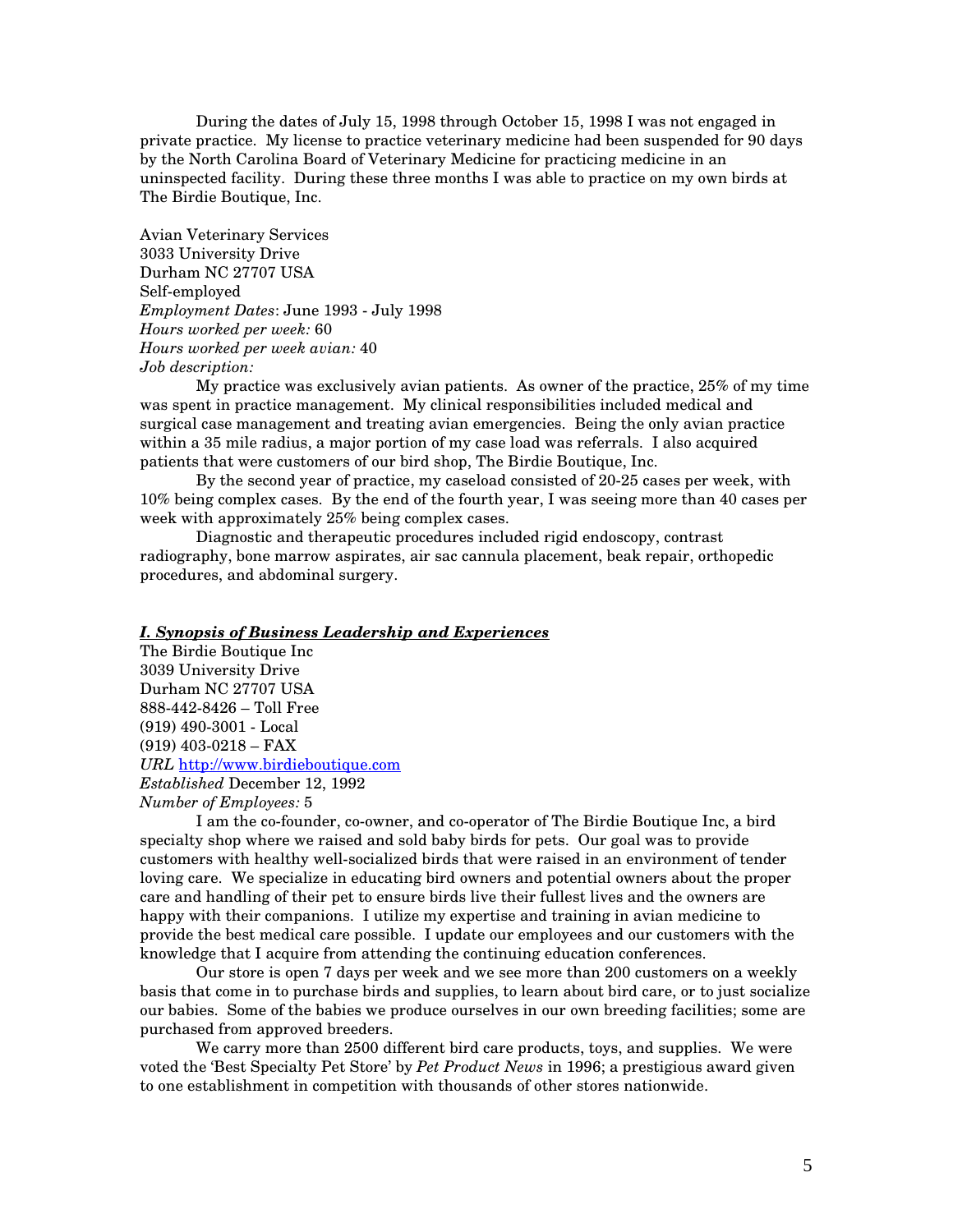I also design, build, and maintain our business' web site, which have thousands of visitors monthly, and generate additional revenue for our store. I also handle marketing and advertising for The Birdie Boutique.

Diamond Avian Distributors Inc 5300 NC Hwy 57 Hurdle Mills NC 27541 USA 800-353-2473 – Toll Free (919) 644-8500 - Local (919) 644-8511 – FAX *URL* http://www.diamondavian.com *Established* February 2, 1995 *Number of Employees:* 15

 I am the co-founder, co-owner, and co-operator of a wholesale distribution company, Diamond Avian Distributors Inc, which sells and delivers pet bird supplies to more than 500 bird and pet stores nationwide. We have three of our own delivery trucks on the road covering 16 states on the East coast, and we ship packages via common carrier nationwide and internationally. We carry more than 3000 bird care items from more than 100 vendors.

 I can provide training to other stores on bird care and sales techniques to increase their revenue. I also design, build, and maintain our company web site. In addition, we produce a catalog of our products that I also design, publish, and distribute. I also handle marketing and developing new customers.

the AviStraint 4811 New Sharon Church Road Hillsborough NC 27278 USA (919) 604-2029 - Local (919) 643-2029 – FAX *URL* http://www.avistraint.com *Established* September 3, 2007 The AviStraint is a specialized avian restraint device that I have designed, developed, and patented.

Avian Innovations 4811 New Sharon Church Road Hillsborough NC 27278 USA (919) 604-2029 - Local (919) 643-2029 – FAX *URL* http://www.avianinnovations.com *Established* January 1, 2009

Founded and operate this company to produce quality pet bird products such as

forage feeders and toys for parrots. Products currently include The Original Forage Feeder, and the Satellite Forage Bowls.

## *J. Teaching Positions*

*Adjunct Assistant Professor* 

North Carolina State University College of Veterinary Medicine, 9/2004 - Present Veterinary students spend time in my practice to observe and participate in avian cases as part of their fourth year training program.

#### *Student Externship Program*

From 1995 to present, I offer an externship program in my private practice to provide students from the College of Veterinary Medicine the opportunity to experience avian